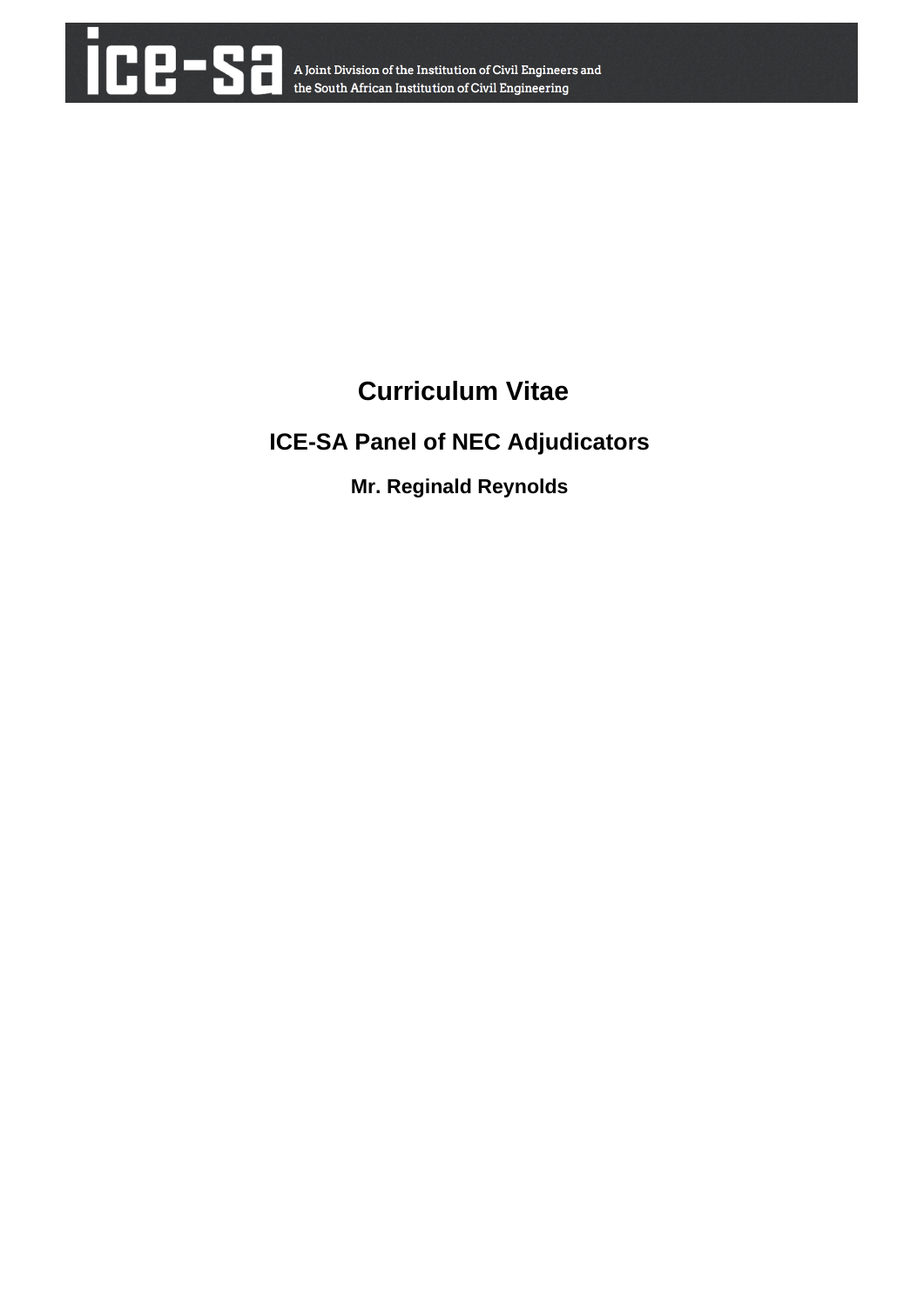

A Joint Division of the Institution of Civil Engineers and the South African Institution of Civil Engineering

#### **Personal Details:**

**Forenames:** Reginald **Surname:** Reynolds **Gender:** Male **Language:** English

#### **Contact Details Contact Details**

 **Email:** reg@metaskills.co.za **Cellphone:** 082 415 7960 **Home:** 082 415 7960 **Work:** 082 415 7960

 **Province:** Gauteng **Country:** South Africa **Nationality:** South African **Town**: Johannesburg

#### **Professional**

**Company Name:** PO Box 1080 **Job Title:** Consultant **ICE Membership Grade:** N/A **ECUK Registration Level:** Honours

#### **Contract Experience:**

- Party to the introduction of NEC into Eskom.
- As the project engineer on a number of contracts on three gold mines, the project manager on two new collieries, a new power station and head of the projects division in Eskom I have been involved in innumerable contracts, claims and disputes involving bespoke contracts, Eskom's (old) Form 333, NEC and FIDIC contracts.
- Co-founded and initially chaired the Eskom Claims Committee, a sub-committee of the (then) Management Board Procurement Committee.
- Appointed as an Eskom Lead Negotiator, for new engineering and construction contracts and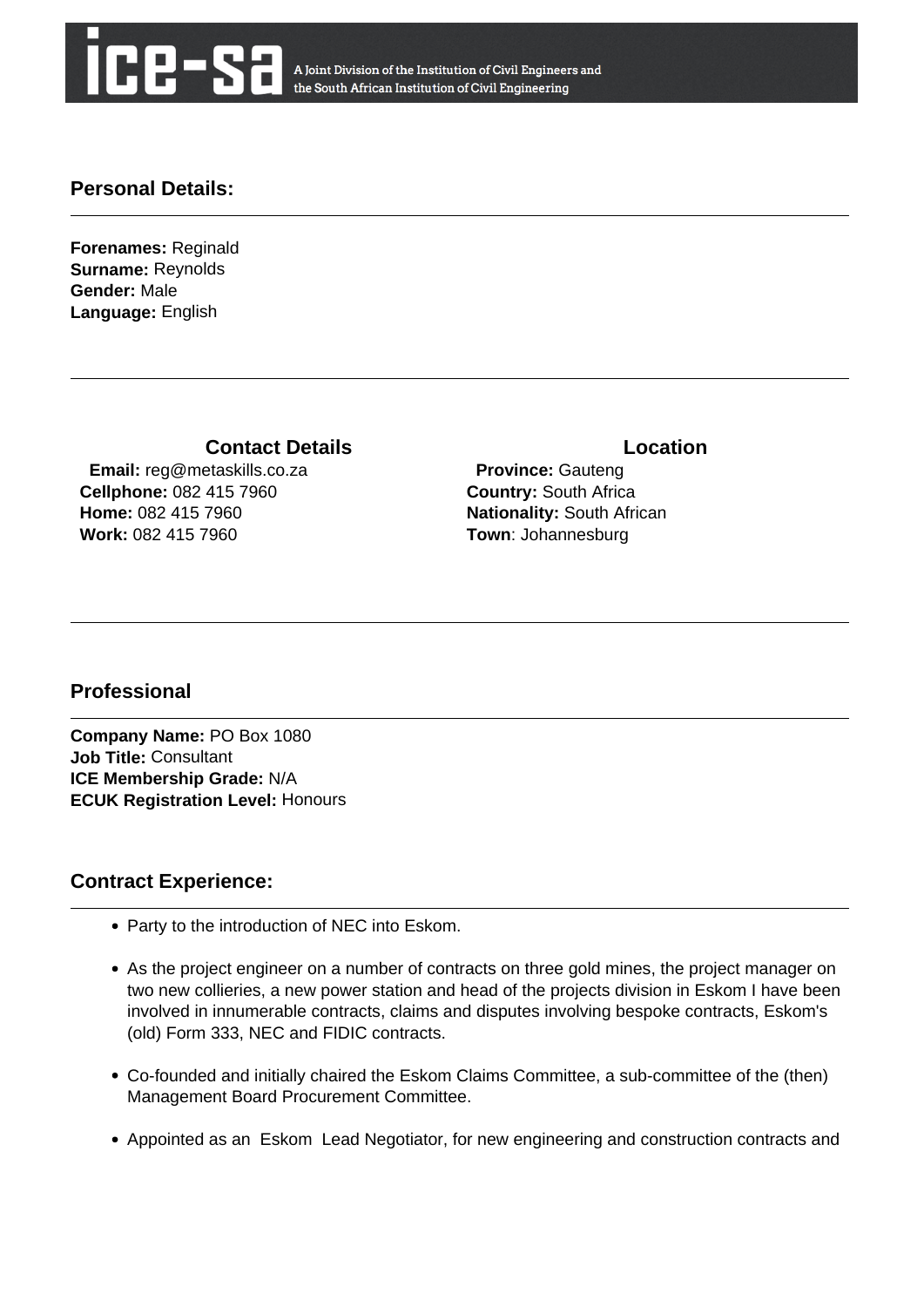for large construction claims.

- Established the Variations & Claims Procedures on the Kusile Power Station Project
- Established and chaired the Kusile Variations and Claims Committee. Trained, coached, advised & provided oversight for the Eskom contract managers working with NEC and FIDIC contracts.
- Appointed the Employer's Representative on the Kusile Project for all the FIDIC and NEC contracts.

### **Career Overview:**

1960 – 1964: President Steyn Gold Mine in Welkom as a Learner Official (Mech. & Elec),

1965 - 1968 Awarded a bursary to study engineering at the University of the Witwatersrand.

1969: Engineering Assistant on Vaal Reefs Mining & Exploration Company

1970: Seconded to GEC Projects in Rugby, England for 12 months to acquire firsthand knowledge of mine winder thyristor control systems.

1971 - 1972 Section Engineer on Welkom Gold Mines, No.3 Shaft, surface plant and workshops, projects.

1973 -Transferred as Section Engineer to Western Deep Levels No. 3 Shaft system.to leverage my knowledge gained in the UK

1974: Appointed Acting Chief Electrical Engineer. when the incumbent was injured in a mine accident and was indisposed for 6 months.

1975 Divisional Engineer. responsible for all capital construction on the mine.

1976: Appointed as Chief Engineer Vaal Reefs Mining & Exploration Company.

1981: Promoted to Anglo American Head Office as Senior Divisional Engineer accountable for all engineering, project management and constriction of the surface works for Goedehoop export colliery and New Vaal power colliery.

1988-1992: Executive Project Manager – Majuba Power Station Project. Responsible for all construction and project management related activities for the new Majuba Power Station.

1991 -1993: Engineering Projects Manager – Responsible for the completion of power station projects still under construction (Matimba, Majuba, Kendal, Lethabo Power Stations).

1994-2000: Generation Project Manager – Eskom. Divisional Head of a Business Unit responsible for all capital construction works in Eskom's Generation Group (as it was then).

Feb. 2000 – 2008: Applied for early retirement. Started and managed a coaching and training company.

2008-2014: Offered a contract as Senior Engineering Consultant – Kusile Power Station Project. 2015: Independent Consultant –Deloitte as a supply chain consultant for construction tenders.

2016-Present: ADR Consultant – Arbitration, Adjudication, Mediation (Construction, engineering, commercial, work place).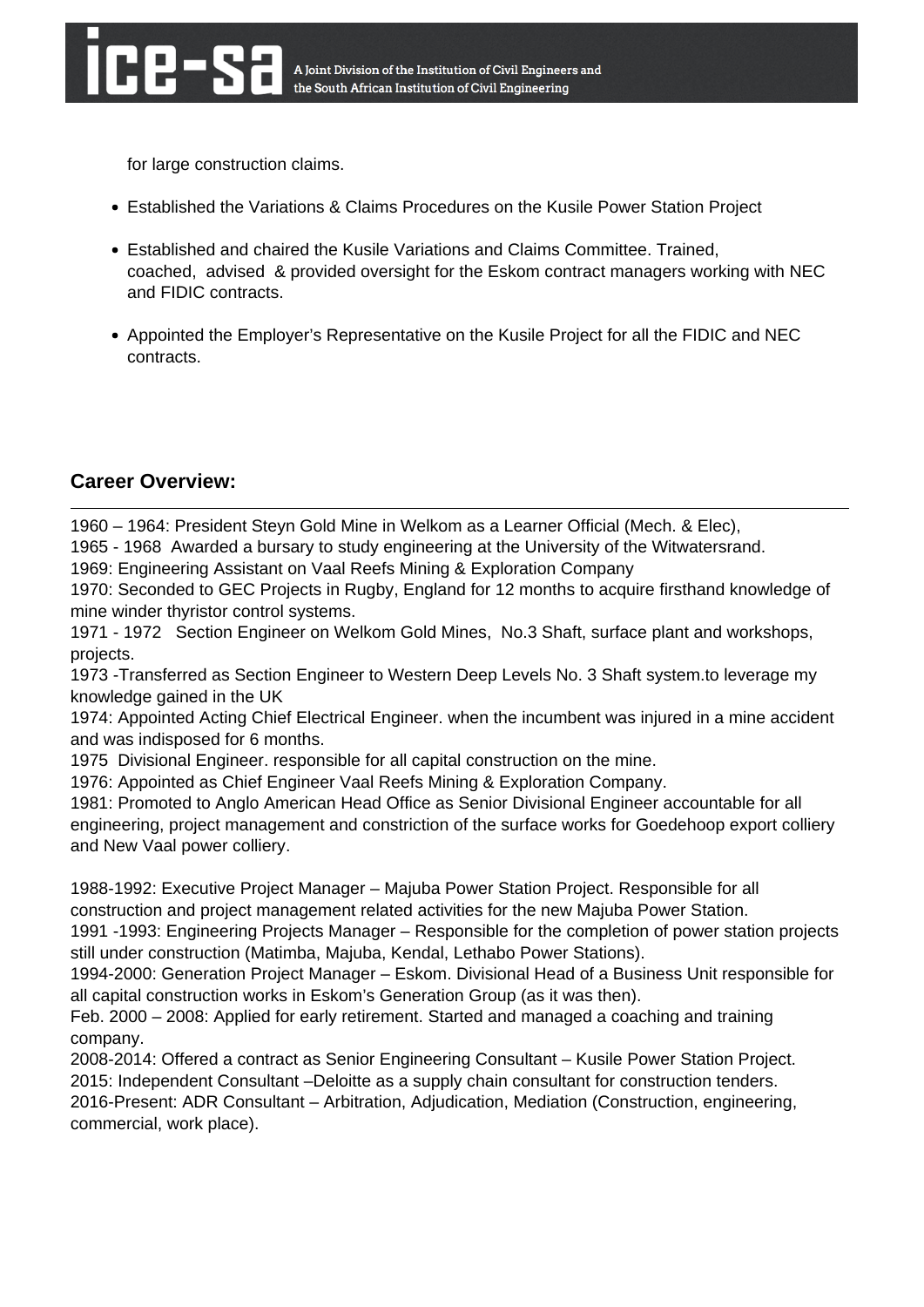#### **NEC Experience:**

- Party to the introduction of NEC into Eskom.
- Established the Variations & Claims Procedures on the Kusile Power Station Project dealing with NEC Compensation Events. (And FIDIC variations and claims).
- Training and advising the Kusile NEC Project Managers working with NEC contracts.
- Appointed the Employer's Representative on Kusile Project for all NEC (and FIDIC) contracts.
- I had two of my own NEC PSC's with Eskom where I was the consultant.
- Adjudicator for a number of disputes, including NEC ESC contracts.

#### **Built Environment Experience:**

2016 - Present: Adjudicator, arbitrator, mediator, on a number of panels. Mediator for construction and engineering disputes.

2015: Independent Consultant –Deloitte. Construction tender adjudicator at Ekurhuleni Municipality 2008-2014: Senior Engineering Consultant – Kusile Power Station Project. Amongst numerous other activities established the commercial and claims procedures. Was appointed as Employer's Representative for the FIDIC and NEC contracts. Established and chaired the Variations & Claims Committee.

1994-2000: Generation Project Manager – Eskom. Business Unit Manager Responsible for all capital construction works in Eskom's Generation Group (as it was then).

1991 -1993: Engineering Projects Manager – Responsible for the completion of power station projects still under construction (Matimba, Majuba, Kendal, Letabo).

1988-1992: Executive Project Manager – Majuba Power Station Project. Responsible for all construction and project management related activities for the new Majuba Power Station.